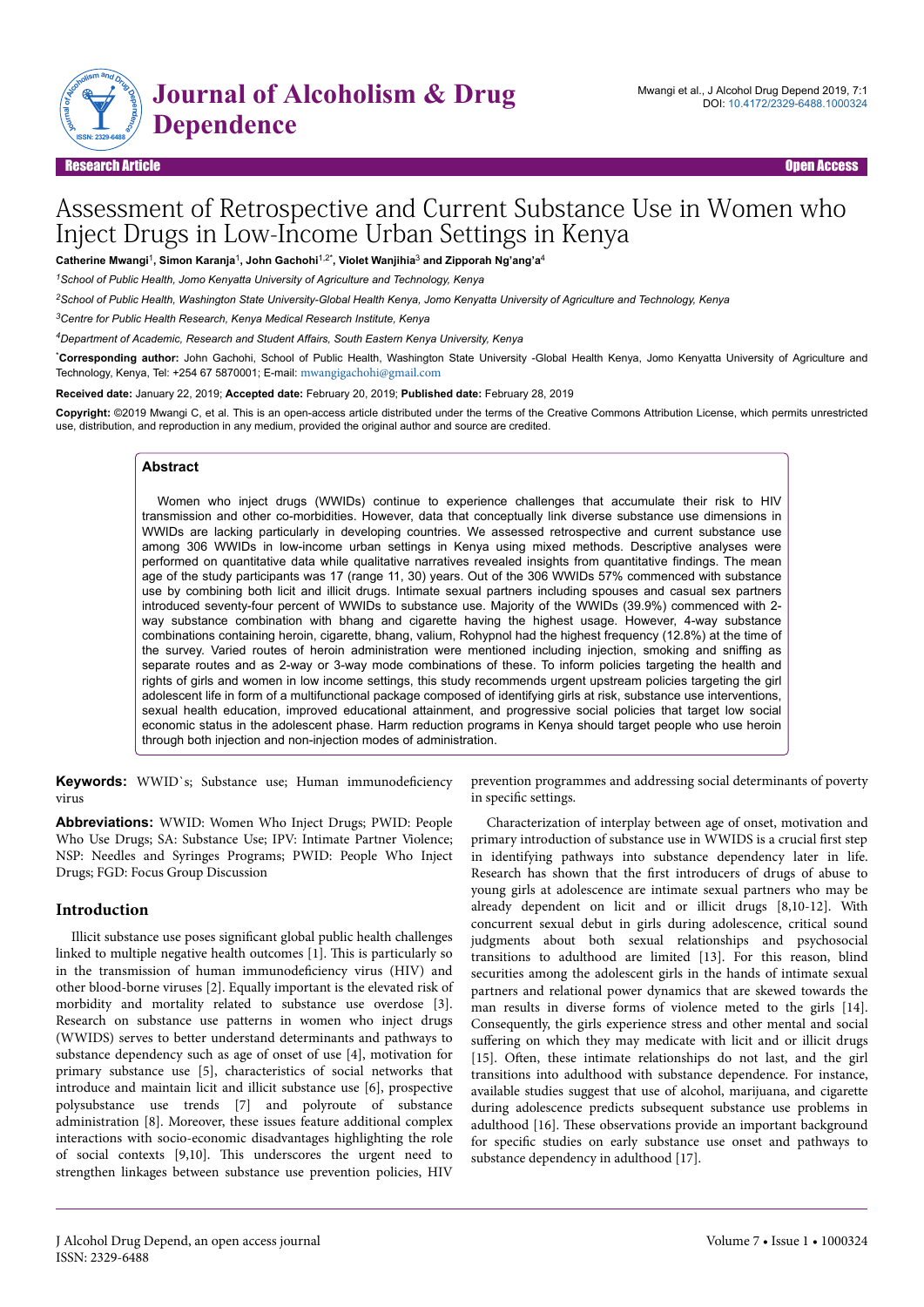Instances of substance dependence after onset of use among young women are followed by combining of multiple categories of drugs either simultaneously or sequentially over time, a process normally termed poly substance use [11]. Нese categories may include depressants, stimulants or hallucinogens. Poly substance use can be further characterized by diverse modes of administration including injection and non-injection modes such as smoking, snorting, sniffing and oral consumption [18,19]. Factors related to the choice of mode of administration of heroin among WWIDs is dependent upon the type and quality of heroin, physiological status such as pregnancy and sicknesses, speed of desired effect and unavailability of heroin for diverse reasons [19,20].

Interest in achieving HIV and universal health care goals related to sexual and reproductive health and rights of women and girls has grown on the realization that it has implications for all Sustainable Development Goals (SDG) [21]. Evidently, few empirical studies on these important concepts have been carried out in sub-Saharan Africa, a region currently burdened by progressive substance use and HIV among adolescent girls and women [22,23]. Нis study therefore aimed to conceptually link the age of onset of substance use, the first substance used, the first-time introducers of the drugs, poly substance use trends and poly route of substance used among WWIDs in a low socio-economic setting in Kenya. Нrough analyses of quantitative and focus group narrative data, we theorized that to effectively prevent harms related to illicit substance use later in the life of a woman, it is better to target the early adolescent phase of life prior to progression to full-blown substance dependence and related HIV risk.

# **Methods**

#### **Study design and setting**

This study adopted a cross-sectional study design with a mixed methods approach that was explanatory sequential. Study participants were Women Who Injected drugs (WWIDs) recruited from two sites supported by Support for Addiction Prevention and Treatment in Africa (SAPTA) in Nairobi respectively. A total of 306 participants were enrolled from SAPTA Drop in Centers (DIC)s in Pangani and Githurai between January 2017 to July 2017. Нe two study sites in Nairobi County are urban-situated and near each other. Нe study sites are also close to locations of substance sales and injecting hotspots, which facilitates access of active PWIDs to program sites for services, such as Needle and Syringe Program, linkage to Opioid substitution therapy (OST) and other substance dependence treatment, HIV Testing Services (HTS), Antiretroviral therapy, Prevention and treatment of sexually transmitted infections, Condom distribution, Targeted information, education and communication materials, Vaccination, diagnosis and treatment of viral hepatitis, Prevention, diagnosis and treatment of tuberculosis.

The two study sites offer WHO-recommended nine-element package of PWID services and have a growing infrastructure for prevention, treatment and care of PWID.

#### **Selection and recruitment and recruitment of participants**

A total of 306 respondents and 5 relevant stakeholders participated in the study. Of the 306 respondents, 48 participated in four Focus Group Discussions. To be included, participants had to be older than 18 years of age, so that they could provide independent consent; be within the reproductive age bracket of 18-49 years; and have a history of injecting drugs within one year preceding the study and have had more than one sexual partner continuously for 6 months preceding the study. Нe Kenya Medical Research Institute (KEMRI) Institutional Review Board approval was obtained before recruitment of Participants. Targeted Mobilizer Driven Sampling procedure that utilizes existing information about the study sites to systematically recruit respondents was used in this study. Existing information about the injecting sites was provided by SAPTA, an NGO working with PWIDs, and included the name, location of the injecting site, the number of WWIDS in each of the hotspots and the peak day and time with the highest number of WWIDs in each site. Mobilizers who were peer educators recruited participants from the injecting sites and those who accepted the invitations based on availability were screened and scheduled for appointments. In consultation with representatives from the NGO, key stakeholders were purposively sampled based on their roles, expertise, and political or community representation. Нe selected stakeholders included two female peer educator, one clinicians, one counselors and one ministry of health official.

#### **Data collection and management**

Data collection was conducted in two phases: an intervieweradministered questionnaire was employed in the quantitative phase and focus group discussions (FGDs) and in-depth interviews in the qualitative phase. Нe interviewer-administered questionnaire covered socio-demographics characteristics and comprehensive substance use information. Нe FGDs and in-depth interviews explored in-depth understanding of motivation for substance use, social networks that introduce and maintain licit and illicit substance use, and poly substance and poly route of administration of heroin and other drugs, life in the informal settlements, lived experiences and effects of violence and experience with risky sexual behavior.

The FGDs lasted for 45 minutes while the In-depth interviews lasted for 60 minutes. All interviews were conducted in private rooms in the NGO premises or in the stakeholder's offices by trained research assistant in English or Kiswahili.

#### **Quantitative measures**

Substance use: We included licit substance (Alcohol, Cigarette), illicit substance (Bhang, Heroin, Cocaine) and prescription pharmaceuticals (Valium, Rohypinol, artaine). Information was collected on age of first use of the drugs (numeric), persons who introduced the participants to drugs (regular partner, casual partner, peers, brother, sisters), substance used by participants at initiation, substance used at 6 months, mode of administration of substance at 6 months (Injection, smoking, sniffing), substance used at the time of the study, mode of administration of substance at the time of the study (injection, smoking, sniffing). Poly substance use was defined as the use of any two or all drugs at initiation, at 6 months and at the time of the survey.

#### **Quantitative data analysis**

Quantitative data analysis was carried out to assess the relationship between quantitative variables using chi-square or Fisher exact test to test for associations depending on expected number cell of frequencies in case of small sample sizes. Нese analyses tested for bivariate associations between:

(1) Age of onset of substance use.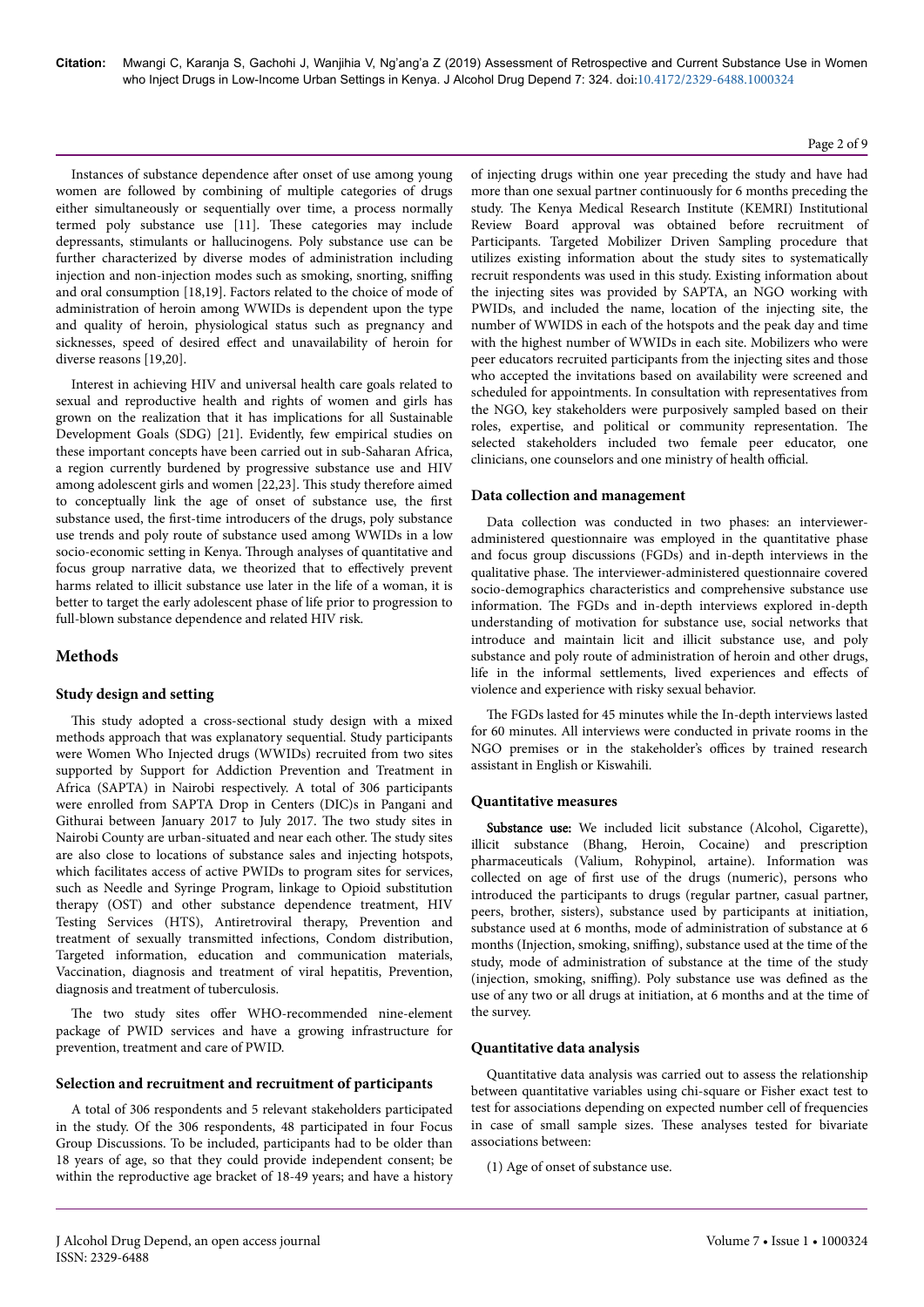(2) Substance use at onset collapsed into a binary variable coded single substance use (combination of women commencing with alcohol alone plus bhang alone plus heroin plus cigarette alone) versus poly substance use (women commencing with >1 substance at onset).

(3) Category of persons who introduced the drugs.

(4) Categories of the different counts of current poly substance use.

#### **Qualitative data analysis**

The study used a mixed methods approach where qualitative data to helped explain, or elaborate on, the quantitative findings.

Inductive approach described as detailed readings of raw data to derive concepts, themes or a model was used to conduct qualitative analysis [24]. Нe transcripts for the FGDs were reviewed separately and coded thematically by 4 members of the research team. A comparison of the coding was done across all the four members, expanded and then refined to develop a codebook. Нe research team discussed the transcripts identifying the key constructs, new themes and emerging findings and modifying codes as necessary. Interview transcripts were entered into Nvivo version 12 and coded accordingly. The research team then focused gaining in-depth understanding the experience of substance use at initiation and the context in which it occurred, motivators of progression of substance use from initiation to full substance dependence, motivation of poly substance use at initiation and at the time of the study, experience of heroin mode of administration at 6 months and at the time of the study. Нrough this perspective transcript were re-read and re-analyzed to get off the full range of data that described and helped illuminate the patterns and pathways of substance use at initiation and progression to substance use dependence later in life. Нe data was then grouped into themes and codes. Since this was a mixed method study, matrices were developed that summarized quantitative and qualitative findings in key topic areas [25]. Data was integrated in order to add depth and richness to findings, rather than a directed effort at triangulation.

#### **Results**

Of the 360 respondents recruited into the study, 306 respondents or 85% participated in the study. Table 1 gives a breakdown of the demographic profiles of WWIDs respondents to the study in Nairobi County. Нe mean and median age was approximately 30 years (5.7 years) and 27 years respectively. A greater proportion of the respondents were aged between 28 and 32 years (Table 1). Нe youngest and the oldest age among the respondents were 18 and 42 years respectively.

The mean and median duration of time lived in the informal settlements was approximately 22 years (SD=10 years) and respondents were either born there (54%) or relocated (46%). Нe respondents had lived in the informal settlements for between 4 and 42 years with the highest proportion living for a period of between 21 and 30 years (Table 1).

Women who inject drugs were characterized with low levels of education. Approximately 7.2% of the respondents never attended school, 60.1% were educated to primary school level and a further  $32.7\%$  reported having post-primary level of education. Fifty two percent (52%) of the respondents were Protestants and 30.1% were of the catholic faith. Over ninety percent (90.5%) of respondents were cohabiting and 9.5% were either single or married.

More than half (56%) of the respondents got their first child between the age of 16 and 20 years with a mean (SD) and median age of first child of 18.5 years (3.2 years) and 18 years respectively. An estimated 41% (n=125) of the respondents got their first child aged below 18 years which is the recognized age of adulthood in Kenya.

The mean and median number of children of the respondents was 3 and a higher number of respondents had 1 to 3 children (Table 1). Majority of the respondents (54%) began living with a partner when they were under 18 years and a greater than half of the respondents (51%) grew up in a conventional nuclear family.

Majority of the respondents (48.7%) engaged in sex work as their main source of income and overall most of the WWIDs earned a 3 monthly mean income in Kenya shillings (Ksh) (SD) of approximately Ksh 12,877 (USD 130) (Ksh 5,035 (USD 50). Sixty percent (60%) obtained a 3-monthly income of more than Ksh 10,000 (USD 100). In this study, a combined 90% depended on self, spouse and both (self and spouse) (Table 1).

| Variable                                                | <b>Characteristics</b> |               |
|---------------------------------------------------------|------------------------|---------------|
|                                                         | Category               | N (%)         |
| Age                                                     | 18-22                  | 39 (12.7)     |
|                                                         | 23-27                  | 79 (25.8)     |
|                                                         | 28-32                  | 100<br>(32.7) |
|                                                         | 33-37                  | 59 (19.3)     |
|                                                         | 38-42                  | 16(5.2)       |
|                                                         | >42 years              | 13 (4.2)      |
| Time living in informal settlement                      | $1-10$ years           | 65 (21.2)     |
|                                                         | 11-20 years            | 76 (24.8)     |
|                                                         | 21-30 years            | 96 (31.4)     |
|                                                         | >30 years              | 69 (22.6)     |
| Reason<br>living<br>informal<br>for<br>in<br>settlement | Place of birth         | 164<br>(53.6) |
|                                                         | Relocation             | 142<br>(46.1) |
| <b>Education level</b>                                  | No-formal              | 22(7.2)       |
|                                                         | Primary                | 184<br>(60.1) |
|                                                         | Post -primary          | 100<br>(32.7) |
| Religion                                                | Roman Catholic         | 92 (30.1)     |
|                                                         | Protestant             | 159 (52)      |
|                                                         | <b>Muslim</b>          | 31 (10.1)     |
|                                                         | Traditional            | 24 (7.8)      |
| Marital status                                          | Married                | 21(6.9)       |
|                                                         | Cohabiting             | 277<br>(90.5) |

Page 3 of 9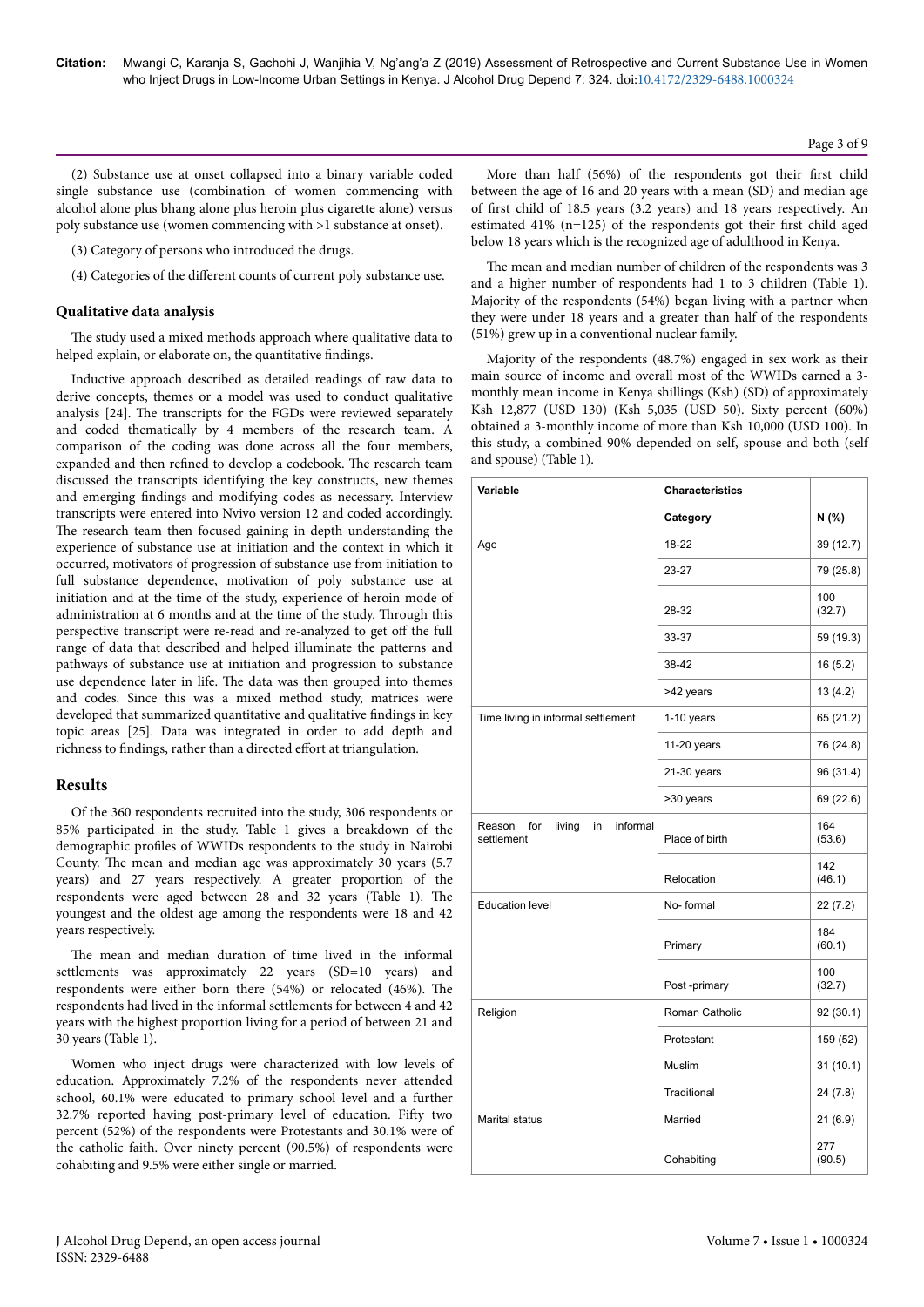|                                                    | Single                      | 8(2.6)        |
|----------------------------------------------------|-----------------------------|---------------|
| Number of children                                 | 0                           | 63 (20.6)     |
|                                                    | $1 - 3$                     | 123<br>(40.2) |
|                                                    | $4-6$                       | 119<br>(38.9) |
| Age when got first child                           | 11-15 years                 | 67 (21.9)     |
|                                                    | 16-20 years                 | 171<br>(55.9) |
|                                                    | >20 years                   | 68 (22.2)     |
| Age<br>living<br>with<br>commenced<br>a<br>partner | $≤ 18$                      | 165<br>(53.9) |
|                                                    | $\geq 18$                   | 141<br>(46.1) |
| Type of family                                     | Single parent               | 101 (33)      |
|                                                    | Nuclear (Father and mother) | 157<br>(51.3) |
|                                                    | Divorced/Separated          | 33 (10.8)     |
|                                                    | Extended (Polygamous)       | 15 (4.9)      |
| Source of income                                   | Self-employed               | 44 (14.4)     |
|                                                    | Stealing                    | 113<br>(36.9) |
|                                                    | Sex work                    | 149<br>(48.7) |
| Income (every 3 months)                            | Kshs 0-10,000               | 120<br>(39.9) |
|                                                    | Kshs >10,000                | 181<br>(60.1) |
| who works to get<br>Persons<br>an                  | Self                        | 45 (14.7)     |
| income                                             | Spouse                      | 100<br>(32.7) |
|                                                    | Spouse and Self             | 129<br>(42.2) |
|                                                    | Relatives                   | 32 (10.5)     |

Table 1: Characteristics of the sampled participants.

#### **Gateway pattern of substance use**

The mean and median age at first substance use was 17.6 years (range 11, 30 years) and 17 years respectively. More women (57%) were

likely to commence with combined drugs (poly substance use) relative to single drugs (Table 2). Нe largest and least proportions of women who commenced with a single substance used bhang and heroin respectively. At the mean age of onset (17 years), 53.6% of the women were already on substance use (Table 2).

Only one-woman participant each initiated substance use by use of Valium alone at age 19 years and Artane alone at age 17 years; none initiated substance use by use of Rohypnol alone.

## **Persons who introduced substance of abuse to WWIDs at the age of onset**

Whereas 56% (n=170) of WWIDs were introduced to substance use by spouses or regular partners, 18% (n=56) were introduced by casual sexual partners totaling to 74% being introduced by intimate sexual partners. Peer-led and siblings introduction to substance use accounted for approximately  $20\%$  (n=60) and 6% (n=20) of WWIDs respectively.

## **Poly substance use and trends**

Table S1 unpacks individual combinations of drugs used from initiation to the current survey. Heroin use at initiation, either alone or in combination, was practiced by 27% of the WWIDs. On initial use, 2-way combination had the highest frequency at 40.5% relative to other combinations. However, at 6 months prior to the survey and at the time of the survey, the reported 4-way combination had the highest frequency at approximately 49% and 34% respectively.

The substance combination with the highest usage at initial use was the 2-way combination of bhang and cigarette at 11.9%. However, at 6 months prior to the survey, the substance combinations with the highest usage was the 4-way combination of heroin, bhang, valium and Rohypnol at 22.9% and heroin, bhang, Valium and cigarette at 9.2% of the WWIDs. At the time of the survey, the substance combinations with the highest usage was the 4-way combination were heroin, bhang, valium and cigarette at 22.9% and heroin, bhang, valium and Rohypnol 11.1% of the WWIDs. A noteworthy observation is that heroin was never used alone following initiation.

#### **Route of administration at 6 month and time of the study**

Varied routes of heroin use were mentioned including injection, smoking and sniffing alone and two way and three-way combinations of these. Routes of heroin use altered substantially between 6 months preceding the survey and during the survey. While majority of women injected heroin 6 months preceding the survey, there was a near equivalent distribution in the routes of administration at the time of the survey including the two way and three-way combinations except smoking and or sniffing (Figure 1).

| Age of substance<br>use onset | Alcohol alone, n (%) | Bhang alone, n (%) | Heroin, alone, n (%) | Cigarette, alone n (%) | substance use n<br>Polv<br>(%) |
|-------------------------------|----------------------|--------------------|----------------------|------------------------|--------------------------------|
| 11                            | 0(0.0)               | 0(0.0)             | 0(0.0)               | 0(0.0)                 | 1(0.3)                         |
| 12                            | 2(0.7)               | 8(2.8)             | 1(0.3)               | 1(0.3)                 | 8(2.8)                         |
| 13                            | 0(0.0)               | 3(1.0)             | 0(0.0)               | 1(0.3)                 | 4(1.4)                         |

Page 4 of 9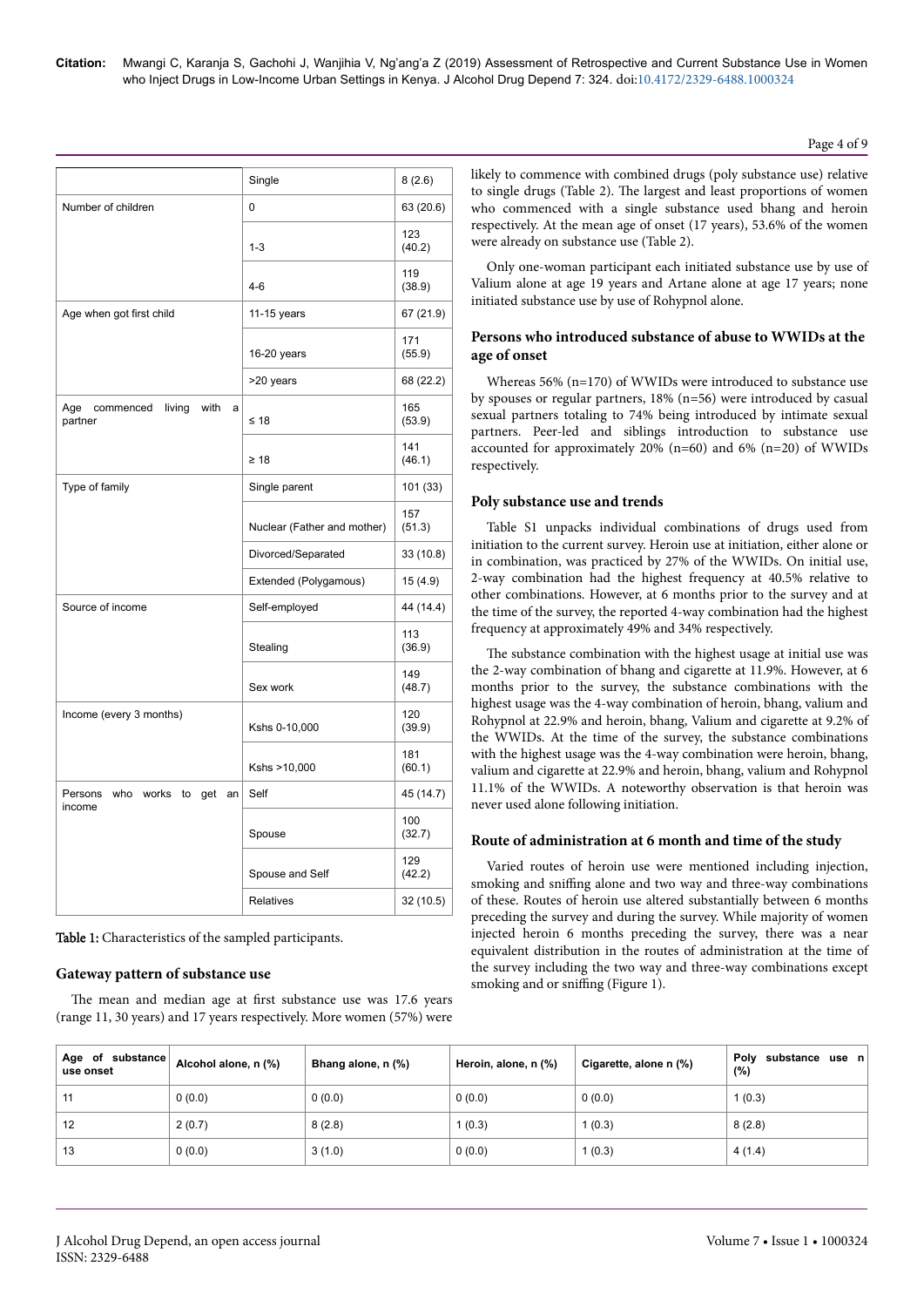**Citation:** Mwangi C, Karanja S, Gachohi J, Wanjihia V, Ng'ang'a Z (2019) Assessment of Retrospective and Current Substance Use in Women who Inject Drugs in Low-Income Urban Settings in Kenya. J Alcohol Drug Depend 7: 324. doi:10.4172/2329-6488.1000324

| Page 5 of 9 |  |  |  |
|-------------|--|--|--|
|-------------|--|--|--|

| 14     | 5(1.7)    | 8(2.8)    | 1(0.3) | 0(0.0)  | 12(4.2)    |
|--------|-----------|-----------|--------|---------|------------|
| 15     | 5(1.7)    | 9(3.1)    | 0(0.0) | 3(1.0)  | 22(7.7)    |
| 16     | 7(2.4)    | 6(2.1)    | 0(0.0) | 1(0.3)  | 18(6.3)    |
| 17     | 2(0.7)    | 3(1.0)    | 2(0.7) | 2(0.7)  | 20(7.0)    |
| 18     | 6(2.1)    | 3(1.0)    | 0(0.0) | 3(1.0)  | 18(6.3)    |
| 19     | 5(1.7)    | 3(1.0)    | 0(0.0) | 0(0.0)  | 17(5.9)    |
| 20     | 0(0.0)    | 1(1.6)    | 0(0.0) | 0(0.0)  | 2(0.7)     |
| 21     | 1(0.3)    | 7(2.4)    | 0(0.0) | 2(0.7)  | 19 (6.6)   |
| 22     | 0(0.0)    | 2(0.7)    | 1(0.3) | 0(0.0)  | 4(1.4)     |
| 23     | 1(0.3)    | 2(0.7)    | 0(0.0) | 1(0.3)  | 13(4.5)    |
| 24     | 2(0.7)    | 0(0.0)    | 0(0.0) | 0(0.0)  | 1(0.3)     |
| >24    | 1(0.3)    | 7(2.4)    | 0(0.0) | 2(0.7)  | 5(1.7)     |
| Totals | 37 (12.9) | 62 (21.7) | 5(1.7) | 16(5.6) | 164 (57.3) |

Table 2: Distribution of drugs used at age of onset of substance use.



#### **Associations between quantitative variables**

Age of onset was not associated with the following variables: drugs used at age of onset (Fishers exact p=0.208), persons who introduced the drugs (Fisher exact p=0.240) and current poly substance use (Fisher exact p=0.799). Substance used at age of onset was also not associated with the persons who introduced (fisher exact =0.947) and current poly substance use ( $\chi$ 24.3; degrees of freedom =2; p=0.115).

However, persons who introduced substance used at onset was associated with current poly substance use (Fisher exact p=0.000.) Further analysis was carried out to tease out the differences in categories of the persons who introduced drugs used at age of onset by current poly substance use. Нese analysis showed there was no significant difference between:

- (1) Regular partners and peers (Fishers exact p=0.415).
- (2) Regular partner and siblings (Fishers exact p=0.143).
- (3) Casual partners and siblings (Fishers exact p=0.220).

(4) Peer and sibling (Fishers exact p=0.673) on the number of substances used at the time of the survey.

However, there was a statistical difference between:

(1) Regular and casual partners on the number of substances used at the time of the survey (Fishers exact p=0.000).

(2) Casual partners and peers (Fishers exact p=0.01).

#### **Qualitative findings**

The selected stakeholders included forty-eight (48) participants for the FGDs, two female peer educator, one clinicians, one counselor and one ministry of health official for the in-depth interviews. Eighteen codes and basic themes came out of the transcripts and the basic themes were categorized into three organizing themes based on the framework used for the quantitative analysis for explanatory sequential and synthesis of the findings. Нe three organizing themes wereinitiation of substance use, progression of substance use and substance use dependency. Figure 2 depicts a hierarchical illustration of the basic and organizing themes around the global theme of patterns and pathways to substance use.

#### **Initiation of substance use**

Early initiation of substance use occurred among girls who had dropped out of school or those who did not progress with education past secondary or tertiary levels. Нis occasioned economic hardships which resulted into girls initiating sexual debut at an early age with male partners who were already abusing licit and illicit drugs. P (8) "Aaah……..…: I took dom (bhang) at the age of 16 when I dropped out of school in Form 3 in a day school near mathare slums… my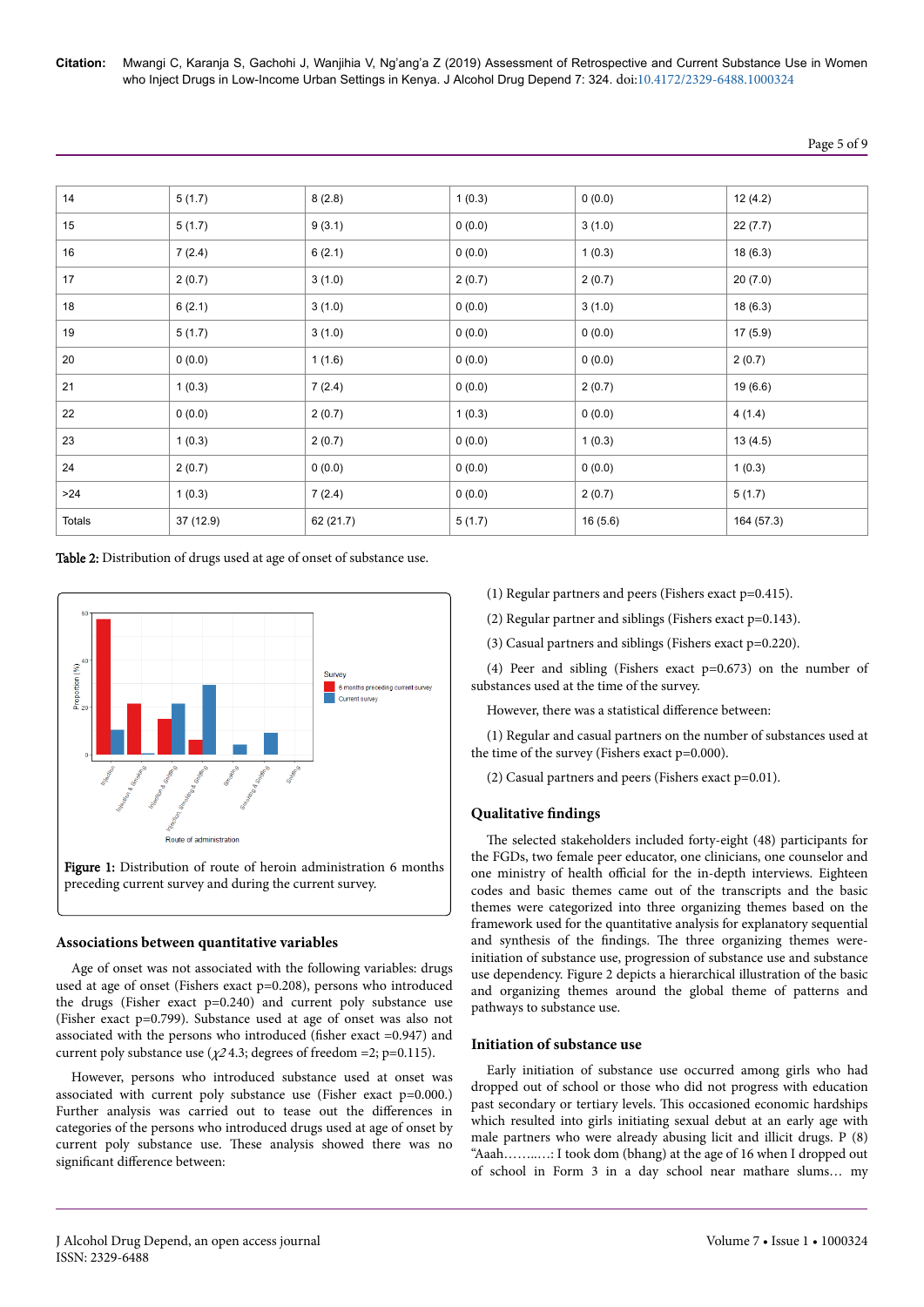boyfriend gave me….he was about 40 years and gave me everything I wanted.....then after some time I learned he was married... unfortunately I was already pregnant….he was not good to me anymore ...he abused me...I cried ..cried..I took more ..more dom (bhang) to feel better……."said one of the FGD participant.

The young girls got into sexual relationships with older men who were controlling and abusive. Нis resulted into the relationship breaking up after a short time. P (12) "Aaah........my mother had 8 children and was struggling to raise us all so I dropped out of school in class 6 at 14 years….then I met mark who was my neighbor and we loved each other and moved together as man and wife….but it did not last … (long pause)……he beat me a lot was a drunkard…and also used dom (bhang)…."said an FGD participant.

The girls moved on to other relationships with other men who were abusing different types of licit and illicit drugs. This resulted into the girls using multiple drugs at a young age. P (2)"….aaah, I dropped out of school when I was 17 years…. we did not have money …. got married to my boyfriend ….I think he was something like 27 years…. …aah at first he was a good man….had lots of fun together, drunk together…aah then he changed …battered me a lot …even when I was pregnant….aah I ran away went back to my parents…after one year… then life was hard ….very hard ….aah I hustled …..Moved with many men ….drunk more and more alcohol …, heroin …but I made money…." said one of the FGD participants.

Progression of substance use: The girls experienced stress as a result of violence and relationship break up which they medicated using more licit and illicit drugs. P (4) "aah…….then something happened after a while (long pause) ……then he could not provide for us anymore…started beating me…one time he broke my arm…I thought he would kill me....my sister came to my rescue..... After that life was hard…had a baby to provide for but I did not have money ... my family hated me… (long pause) ..it was all pain …stress …I took more and more dom (cannabis) to feel better.. " said one of the FGD participant.

Substance use dependency: The girls graduated into heroin use in early adulthood and it was an expensive habit. To get money to purchase heroin the women engaged in sex work, transactional sex and forced relationship with male partners who were also using heroin and could share heroin with the women. P (12) "…. I took dom (cannabis) for a long time... then one day my boyfriend gave me stuff (heroin) which I smoked together with dom (cannabis)…..it was a very good feeling…pause…..but it was expensive….my boyfriend told me I had to get heroin myself if I wanted to smoke…I would insist …but he was violent ….I felt bad …very bad…I felt hated …. but I did not have money....so I shop lifted, stole but it was dangerous...I was beaten up by police …then I started sleeping with men and got paid…I bought heroin ….." said one of the FGD participant.

Heroin was used in combination with other licit drugs and prescription drugs. P (11) "…. I use bhang, valium, rohypinol. I also inject heroin. It has a better feeling but sometimes I get over dosed. I almost died the other day because of these many drugs" said one of the FGD participants.

It was explained that heroin in combination with other drugs gave a better 'high', medicated heroin withdrawal symptoms like lack of sleep. P (6). "….I Smoke heroin but also inject some times….. I take bhang, Ropypinol, especially when I don't have enough heroins….. aah Mixing heroin, rohypinol, valium... I get the courage to shop lift. Many times am successful but a few times am caught" Said one of the FGD participants.

heroin makes you not have sleep ….when you have not taken. Aah… Sometimes I can sleep for only 5 minutes then my mind shows me I have slept for 24 hours. It's horrible...scaring". Heroin was either injected, sniffed or smoked. It was explained that when the potency of heroin was good most of the women sniffed or

smoked heroin but when the potency was poor most of the women injected heroin. P  $(10)$ .... "sfuff (heroin) when it is strong I smoke because I will use a little….. when the stuff (heroin) is weak…has no 'steam'…" said one of the FGD participant. Women who became pregnant said that they stopped injecting and reverted to smoking….P (7)... "I Smoked,...sniffed...snorted....only when I was pregnant…..then I continued injecting" said one of the FGD participants.

P (3): "……. when I cannot sleep I take valium….You know lack of





# **Discussion**

This study identified broad patterns in substance use among WWIDs in Kenya, finding that >73% of them commenced use between the adolescent age of 11 and 19 years either via combining various licit and illicit drugs (42%) or single use (31%) of varied drugs. In this age bracket, >90% of the WWIDs were introduced to substance use by intimate sexual partners. On a mean time of 12 years after onset of substance use (range 2 to 34 years, 6 months prior to the current survey), all the participants were already on heroin with >98% on poly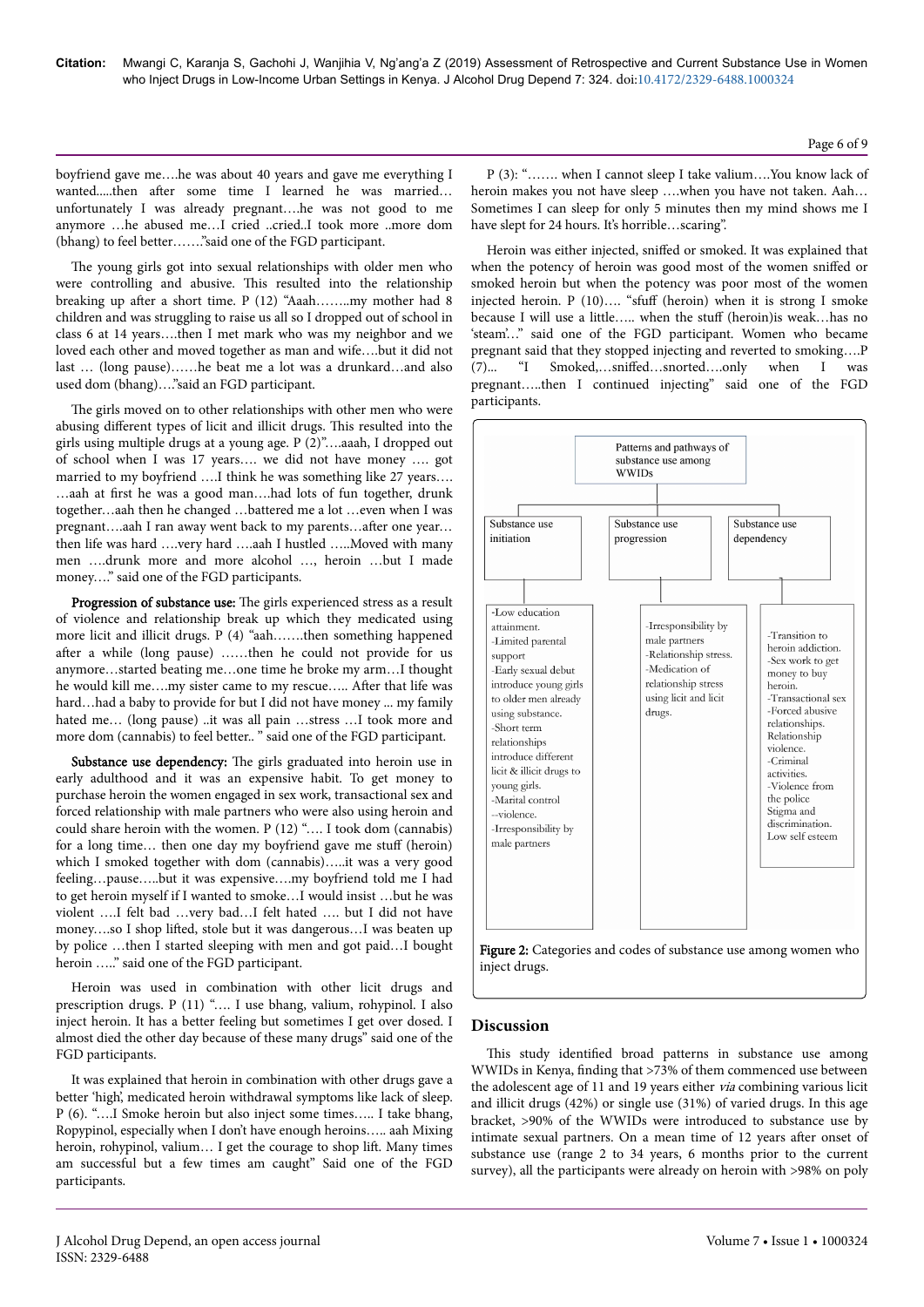substance use. At the time of the survey, 85% of the participants were combining injection and non-injection modes of heroin use such as smoking and sniffing. To the best of our knowledge, this is the first study to conceptually identify and explore the complex landscape of gateway substance use, temporal poly substance use and poly route patterns among WWIDs in sub-Saharan Africa.

The findings seem to suggest that mitigation strategies targeting early onset of substance use and inadequate sexual health information need to be integrated with health policies and programs that scale up harm reduction interventions among WWIDs in developing countries. In particular, the findings underscore the need to better understand how combined early onset of substance use and early sexual debut serve as frontrunners to substance dependency and risky sexual behavior resulting in accelerated HIV and other blood-borne viruses transmission along the age continuum.

Findings from this study indicated that low educational attainment (early school dropout) and underage natal of the first child, both attributed to socio-economic disadvantage. It is noteworthy that these adverse outcomes happen during the adolescent phase of life, a unique developmental period generally characterized by immature cognitive control that imposes limited regulatory influence over rational decisions on the girls [26,27]. Incidentally, this time coincides with the phase of heightened sexual consciousness due to hormonal changes. While all these happen in resource-limited contextual settings, they place the girls at an increased vulnerability that results in early sexual debut. Often, the adolescent girls take up marriage and parental responsibilities or engage in spontaneous short-lived relationships that present opportunities for licit and illicit drugs exposure by casual or regular male sexual partners [12,28]. Commencing substance use in this context is referred to as gateway to substance dependence [29].

The gateway pattern of substance use is widely described in literature as a normative sequence to poly substance use, beginning with alcohol and tobacco use, followed by cannabis and later transits to other illicit drugs [29]. However, our findings deviated from this clear sequential order of progression. Besides differences in study settings and design, the reasons for the inconsistent substance progression patterns are perhaps attributable to the greater influence the intimate sexual partners have on vulnerable girls relative to individual choices of the girls at the onset of substance use [30]. Casual sexual partners had least influence on poly substance use at the time of the survey as compared to other persons who introduced drugs of abuse to WWID at onset probably because on the limited duration of the sexual contact with the male partners and possible future engagements. Нe high proportion of 4-way substance combinations observed in this study was perhaps attributable to the need for medication of heroin withdrawal symptoms and the quest for a better "high" over time. For instance, bhang was consistently included in these combinations as its use addresses certain withdrawal symptoms of heroin [31]. Нis was further evidenced by the greater proportion of non-medical use of prescription drugs, e.g. Valium and Rohypnol that we found.

Other factors such as substance availability can also affect the described atypical sequence. In the developed world, 'atypical' patterns of sequence such as the ones we found in our study have been reported and more so from individuals from disadvantaged backgrounds [32]. Equally important is the nature of frequent short-term sexual relationships each introducing a different substance (s) to the adolescent girl. Нe short-term relationships are characterized by unequal power relations as outlined in the focus group discussions. To medicate or alleviate the stress and pain that results from the relationship break ups, the adolescents are further trapped by the need to use licit and illicit drugs.

In many developing countries, Kenya included, many existing policies on substance use prevention, safe reproductive and sexual health target downstream interventions when adverse health outcomes have already been experienced by women [33]. Limited awareness and understanding about these issues have led to the general populations being replenished with new substance-dependent individuals and thereby generating a vicious cycle of early motherhood and perpetuation of socio-economic deprivation. For instance, offspring borne of adolescent girls are also likely to become mothers during their own adolescence [34]. In addition, offspring borne of adolescent girls are more likely to be at risk of lower cognitive and physical development, inadequate social connections and deprivation of education [35,36]. Our findings suggest that immense opportunities exist in reorienting downstream policies in form of integrated interventional packages in the adolescent phase. Нis package ought to consist of identifying adolescent girls at risk, substance use and sexual health education, improved educational attainment and progressive social policies that target socio-economically disadvantaged girls. Нe global health community needs to partner with developing countries in employing sustainable strategies that focus on the above-mentioned policies. Nonetheless, and given the inherent limitations of our crosssectional design, further studies are needed in similar settings to authenticate these patterns to better inform upstream intervention policies.

Consistent with other studies, there was reported increase in combinations of substance used with >50% of the women having transited from single substance or two-way substance combinations to  $\geq$  3 substance combinations at the time of the survey [16]. The most popular combinations at 2-way, 3-way, 4-way and 5-way (heroin being present in each combination) constituted at least bhang and Valium with Rophypnol, cigarette and alcohol being reported at lower frequencies. Our narrative analyses showed that Poly substance use was motivated by the need for a better "high", need to medicate withdrawal symptoms that resulted from limited availability of heroin such as lack of sleep, experimentation and belief in the ability of greater risk-taking effect produced by combination of heroin, other illicit drugs and non-prescription drugs as explained during the FGDs. Yet, research has shown that poly substance users have greater levels of mental disorders and other psycho-behavioral problems, such as major depression, panic disorder and memory loss and risk of overdose toxicity and fatality [3,37]. Notably, use of controlled prescription depressants perhaps from the black market, private pharmacy stores and other substance user need further investigations to establish the sources [38].

Consistent with existing literature, maintenance of the heroin addiction was related to sex work and sharing of injection paraphernalia putting participants at risk of contracting HIV and other blood-borne viruses [39]. In addition, related criminal activities put participants at risk of experiencing violence from the police and stigma the community [2]. Нese actions lead to frequent disruptions of harm reduction services affecting their uptake.

Pronounced discrepancies in the route of administration of drugs used were evident at 6 months prior and at the time of the survey. While we could not rule out recall decay over time, choice of route of administration among participants in this study was influenced by specific factors as expounded during the qualitative interviews. Нe specific factors cited included heroin availability, quality of heroin, the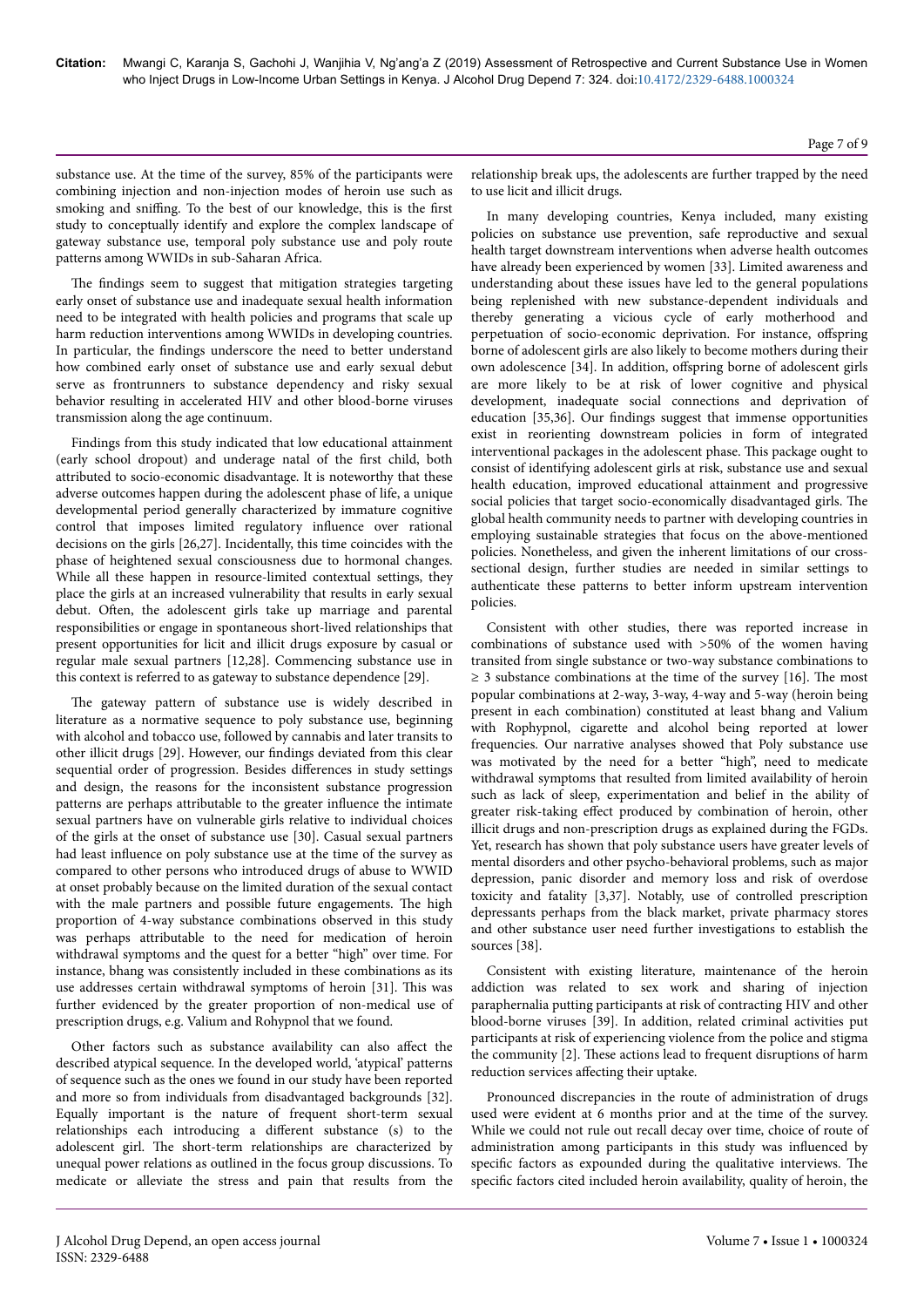need for a better "high", physiological factors including pregnancy and sicknesses, availability of finances, interruptions of heroin use such as happens during period of incarceration as explained during the FGDs.

Contrary to foundational notions in substance use patterns that heroin is majorly injected, our findings demonstrate that use of heroin, as relates to route of administration, is neither a static phenomenon nor does it progress through a predictable sequential pattern from non-injection to injection routes nor from single route to poly route [40]. Нis broadly agrees with previous studies but in the developed world [40,41]. For this reason, we suggest that harm reduction programs in Kenya need to target people who use heroin through use of injection and non-injection routes of administration.

While the findings presented here provide valuable contributions to the literature, there are limitations in the adopted cross-sectional design that reduce the ability to make causal inferences among all issues investigated here. Links between components of our hypothesized framework (age of onset of substance use, motivation for primary substance use, characteristics of social networks and persons who introduce licit and illicit drugs to women, prospective poly substance use trends and poly route of substance use) need to be interpreted within the context of this study design limitation. Further, the retrospective recall of age of onset may have been affected by the systematic tendency by some individuals to shift their estimated age of onset upwards as they get older [42].

Nonetheless, the novel insights from the findings presented here have important implications. Cognizant of the fact that HIV prevalence is disproportionately high among adolescents (aged 11-19 years) and young adults (<24 years old) 23, upstream strategies (implemented during early adolescence) need to lie at the heart of policy formulation in the ministries of health in developing countries. Internationally, this would align well with SDG 5 that aims to achieve gender equality and empowering all women and girls. At the national level, our findings also support the Kenya AIDS Strategic Framework (KASF), 2014/2015-2018/2019 that identifies adolescent and young people as a priority population for the HIV response. Нis study, therefore, proposes upstream policies in form of a multifunctional package composed of identifying girls at risk, substance abuse interventions, sexual health education, improved educational attainment, and progressive social policies that target social economic status in the adolescent phase. Finally, as both injection and noninjection substance use has a strong link to HIV and other bloodborne virus transmission, harm reduction programs in Kenya should target people who use heroin through both injection and non-injection modes of administration.

# **Conclusion**

In conclusion increased HIV risk among WWIDs can be mitigated early in the women's adolescent phase through upstream health policies that target prevention of early onset of licit and illicit drugs and inadequate sexual health information. At program level increased HIV risk can be addressed by implementing an integrated intervention package that consists of identifying adolescent girls at risk, substance use and sexual health education, improved educational attainment and socio-economically disadvantage.

# **Competing Interests**

The authors declare that they have no competing interests.

# **Acknowledgements**

The authors thank the participants and collaborating implementing partner, SAPTA.

# **Funding**

This work was supported by personal funds.

# **Availability of Data and Materials**

Due to the nature of the study and criminalized nature of substance use in the study context, entire data and materials from this study are not publicly available. Requests for data can be submitted to the corresponding author.

# **Authors' Contributions**

MC conceptualized and coordinated the study, conducted literature review, MC, KS, WV and NZ designed the study and tools. MC and GJ collected the data, analyzed the data and drafted the manuscript, KS,WV and NZ reviewed the manuscript and provided critical inputs. All authors read and approved the final manuscript.

# **Authors' Information**

MC holds a Masters of Public Health, has extensive experience designing, implementing and managing harm reduction programs, KS is a professor of medical Epidemiology and dean school of public health, GJ is Post-Doctoral Associate and Eco-epidemiologist (Disease systems modelling), WV is a research scientist, hold a PHD in Nutrition, NZ is a professor of Medical Laboratory.

# **Ethics approval and consent to participate**

This research was approved by the Kenya Medical Research Institute, Ref: KEMRI/SERU/CPHR/003/10/3242.

# **Consent for Publication**

Participants provided written informed consent for publication of data collected during this study.

# **References**

- 1. Crime (2016) UNO on D and DRUG.
- 2. Debeck K (2017) HIV and the criminalisation of drug use among people who inject drugs: A systematic review. Lancet HIV 4: e357-e374.
- 3. Gomes T, Tadrous M, Mamdani MM, Paterson JM, Juurlink DN (2018) The burden of opioid-related mortality in the United States. JAMA Netw Open 1: 1-6.
- 4. [Poudel A, Gautam S \(2017\) Age of onset of substance use and](https://dx.doi.org/10.1186/s12888-016-1191-0) [psychosocial problems among individuals with substance use disorders.](https://dx.doi.org/10.1186/s12888-016-1191-0) [BMC Psychiatry pp: 1-7.](https://dx.doi.org/10.1186/s12888-016-1191-0)
- 5. Boys A, Marsden J, Strang J (2001) Understanding reasons for drug use amongst young people: A functional perspective. Health Educ Res 16: 457-469.
- 6. Bohnert ASB, Bradshaw CP (2009) Among adults: Evidence of bidirectional influences. Addiction 104: 1210-1218.
- 7. Brecht ML, Huang D, Evans E, YI H (2008) Polydrug use and implications for longitudinal research: Ten- year trajectories for heroin, cocaine, and methamphetamine users. Drug Alcohol Depend 96: 193-201.